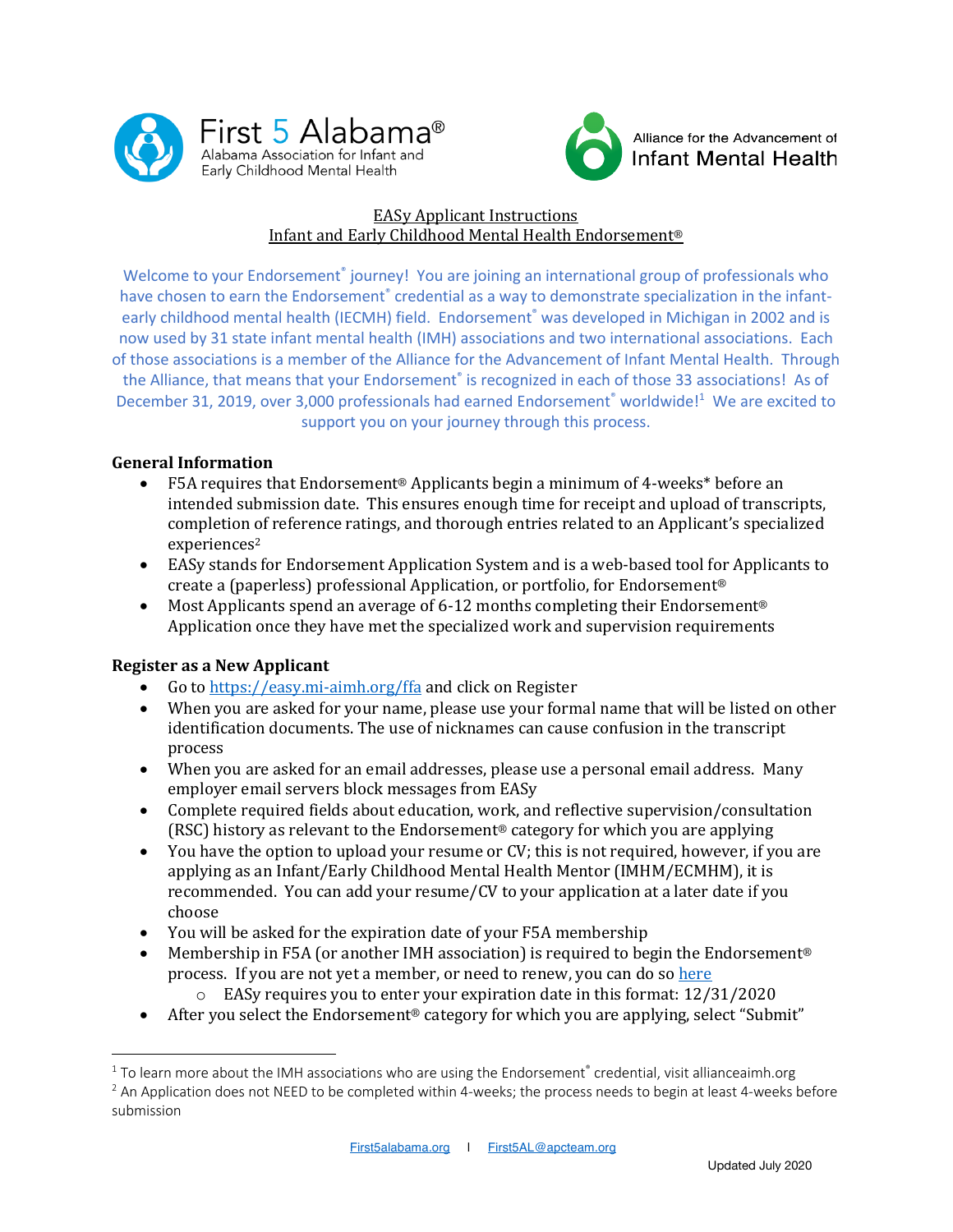- You will be directed to your Shopping Cart. From here you will submit payment for the EASy Registration Fee. You will select whether you wish to pay by credit card, alternate payment (check, purchase order, etc.) or scholarship
- If you wish to pay by credit card, you will be directed to PayPal or Stripe. Please note that you do not need to have a PayPal or Stripe account to pay and that PayPal and Stripe accepts both credit and debit cards
- If you select alternate payment, you will be directed to complete the required fields: Payment Type, Payment Number, Paying Organization, Date Mailed, Applicant(s) covered. You will send payment, along with a note indicating the payment is for EASy Registration Fee, to the association
- If you select Scholarship, you will be prompted to complete the required fields: Scholarship Source, Scholarship Name, Scholarship Details, Date Awarded
- Once you have confirmed payment, you will be directed to a page that confirms you have registered and outlines next steps
- If you leave EASy before selecting a payment option, you will need to re-register on EASy OR pay by check and mail it, along with a note indicating the payment is for the EASy Registration Fee, to the association

# **Next Steps**

- The association will 1) look over your preliminary information to ensure you have selected the Endorsement<sup>®</sup> category that is appropriate for your specialized experiences, 2) confirm your membership status, and 3) confirm payment of the registration fee
- Once those 3 items are confirmed, your EASy status will be updated to Accepted. At that time, you can expect an email from EASy with a username and password
- You can also expect a separate email from the Endorsement Coordinator with instructions about how to proceed; this email will include MANY important documents and links

# **Logging In and Asking for Help**

- Application completion can be done over time. You can log in and out, saving additions until your Application is ready to submit. You may access your Application from any computer with an Internet connection. Your Application will be stored securely on the server indefinitely unless you ask us to delete it or if your application is inactive for over a year
- Using your EASy-issued username and password, you will log in to EASy and go to Edit Profile (upper right corner). Within Edit Profile, you will:
	- $\circ$  Update your password
	- $\circ$  Set your alerts. We strongly recommend that you check the boxes to receive email alerts when transcripts are uploaded and when references are completed. You will see that the box is already checked for you to receive an email alert when a comment is added
	- $\circ$  Indicate Healthy Families America (HFA) affiliation, if appropriate. Once you earn Endorsement<sup>®</sup>, you will appear on the national Registry of Endorsed HFA Providers (https://www.allianceaimh.org/healthy-families-america-registry/)
- Comments boxes can be found in each section of the Application. You will use these Comments to communicate with the Endorsement Coordinator. You can ask questions or add additional details/clarification about the information you entered in the corresponding section. The Endorsement Coordinator will also use these Comments as the **primary** way to communicate with you; it is essential that you read and reply to comments in a timely manner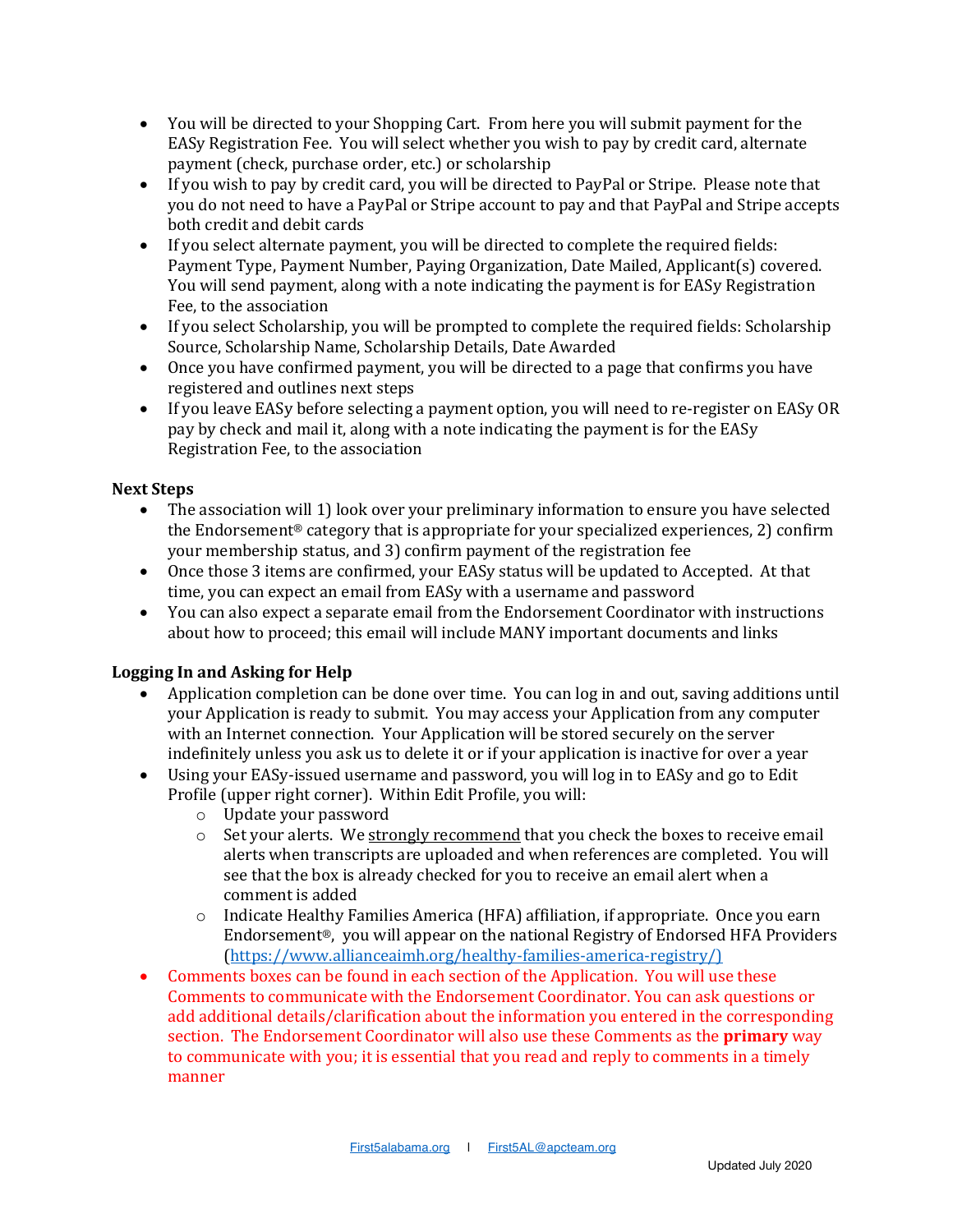- For more time-sensitive help requests, click on Support in the upper left corner. This will bring you to our Knowledge Base. Look through the FAQ's in the Knowledge Base to see if you can find the answer you are looking for. If you cannot, go to My Support Tickets, select "Create support ticket" and give the details of your question. Keep in mind that EASy is not staffed 24 hours/day. It may take up to 1-2 business days to receive a response
- For assistance during regular business hours email First5AL@apcteam.org
- EASy is built in with security features including a time limit. If you have been inactive (meaning you have not moved from one tab to another or selected "Save") for several minutes, a time-out warning will appear. If you continue to remain inactive, you may be asked to log back in again
- PLEASE SAVE EARLY AND OFTEN USING THE SAVE BUTTON FOUND WITHIN EACH **SECTION**
- SAVE ONE TAB BEFORE MOVING TO THE NEXT
- SAVE BEFORE CREATING A SUPPORT TICKET OR BEFORE ENTERING A COMMENT

### **Building your Application**

- Your Application is broken into sections: Competencies, Agreement, Ethics, Education, Work, Leadership (Mentor only), Trainings, RSC, and References
- When you log in, you will land on your Dashboard. Sections in green indicate you have entered the minimum required. Sections in yellow indicate they have not yet been completed. Please note that green does not necessarily indicate completed. For example, 1 specialized work experience is the minimum required, however, *you* may need to list 2 or 3 relevant work experiences to demonstrate that you meet the requirements
- The requirements for Education, Work, Leadership (Mentor only), Training, Supervision, and References can be found at the top of each section; please read the requirements thoroughly
- Your Application will be reviewed by at least one trained and endorsed Application Reviewer. They will be checking to ensure the information you input into your Application matches the requirements in addition to confirming that you have illustrated fulfillment, through your experiences, of the <u>competencies</u> (as specified in the *Competency Guidelines<sup>®</sup>)* specific to the category of Endorsement<sup>®</sup> for which you are applying

#### **Competencies**

- This page is intended to be used as a "self-study" to help *you* assess your education and inservice training experiences and determine what additional specialized training might be necessary to meet the competencies and earn Endorsement®
- When you enter your Training experiences, you will be prompted to select the competencies that were met through your in-service trainings; the competencies selected within the Training tab will appear here, in the Training column
- When you enter your Education experiences, you will be prompted to select the competencies that were met through your coursework; the competencies selected within the Education tab will appear here, in the Education column
- The self-study grid indicates the competencies *you* have selected as being covered, they are not necessarily those that have been or will be approved by an Application Reviewer
- Within Application Summary, the number of training hours that you entered within the Training tab will appear within Training Hours (submitted)
- Within Application Summary, the number of RSC hours that you entered within the Supervision tab will appear within RSC Hours (submitted)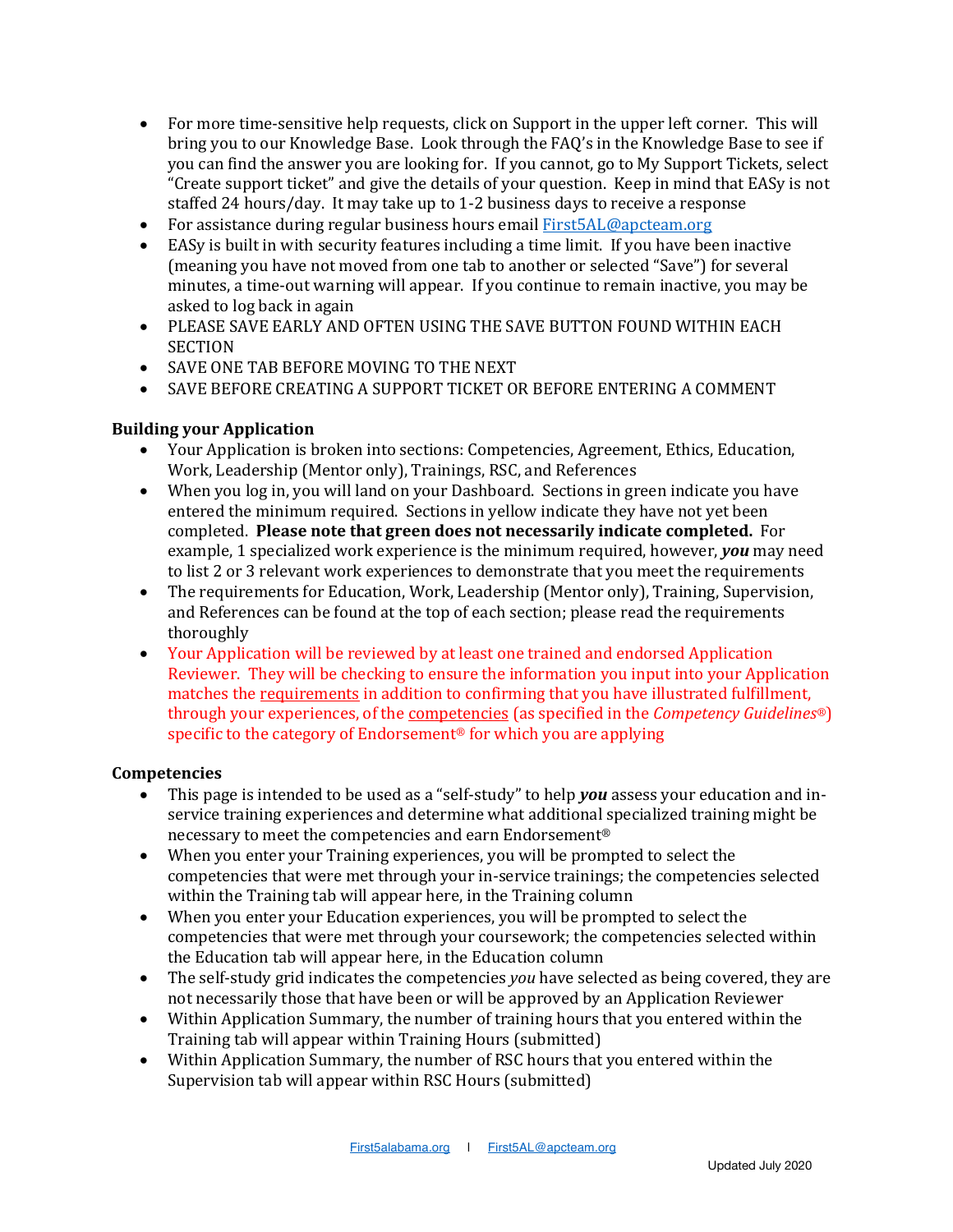- The Application Summary indicates the hours you have submitted, not necessarily those that have been or will be approved by an Application Reviewer
- You are encouraged to review this "self-study" with an advisor, endorsed colleague, supervisor, mentor or provider of RSC before submitting your Application as an informal review. Someone who has been through the Endorsement® process themselves will have important and beneficial feedback to share with you!
- An Application Reviewer **will not** review this tab as part of their review

### **While ALL of the Competency Guidelines® domains are important, an Application Reviewer**

will be looking most closely at: Theoretical Foundations (Ways of Thinking), Direct Service Skills (Ways of Doing) and Reflection (Ways of Being). The table below is meant to paint a picture of where Applicants *most often* achieve competencies based on the sections of the Endorsement<sup>®</sup> application.

| <b>Theoretical</b><br>Education & In-Service Training<br><b>Reference Rating Forms</b><br><b>Foundations</b><br>Reference Rating Forms & Work<br><b>Direct Service Skills</b><br>Education & In-Service Training<br>Reference Rating Forms &<br>Education & In-Service Training<br>Reflection | <b>Domains</b> | <b>Most Relevant Application Tabs</b> | <b>Next Most Revenant Tab(s)</b> |
|-----------------------------------------------------------------------------------------------------------------------------------------------------------------------------------------------------------------------------------------------------------------------------------------------|----------------|---------------------------------------|----------------------------------|
|                                                                                                                                                                                                                                                                                               |                |                                       |                                  |
|                                                                                                                                                                                                                                                                                               |                |                                       |                                  |
|                                                                                                                                                                                                                                                                                               |                |                                       |                                  |
|                                                                                                                                                                                                                                                                                               |                | Supervision                           |                                  |

#### **Agreement**

You will be asked to electronically agree to the Endorsement® Agreement. This is legally the same as a written signature

#### **Ethics**

- You will be asked to electronically agree to the Code of Ethics. This is legally the same as a written signature
- Upon earning Endorsement®, you will be asked to sign the Code of Ethics annually as part of your Endorsement® renewal

#### **Education**

- Instructions for ordering transcripts are at the top of the Education section. Please order your official transcripts at least 4-weeks before you plan to submit your Application as your official transcripts must be uploaded within your Application prior to submission
- You are required to order official transcripts from each college or university where a **degree was earned**
- If you did not earn a degree at an institution, but took coursework relevant to the competencies, you may choose to request those official transcripts to be reviewed as well
- You may have a CDA certificate or a graduate certificate in IECMH uploaded in this section either in place of or in addition to transcripts. If your academic program has been crosswalked to the competencies, the crosswalk may also be uploaded to this page
- Please be sure to add each institution from which you are ordering transcripts. Doing so creates a "space" for the Endorsement Coordinator to upload the documents
- There are two components for each education entry: First, you will enter details about the education experience (institution attended, degree earned, year, etc.). Second, you will click on the Edit Competencies icon. This will open a pop-up window showing a grid with the 8 competency domains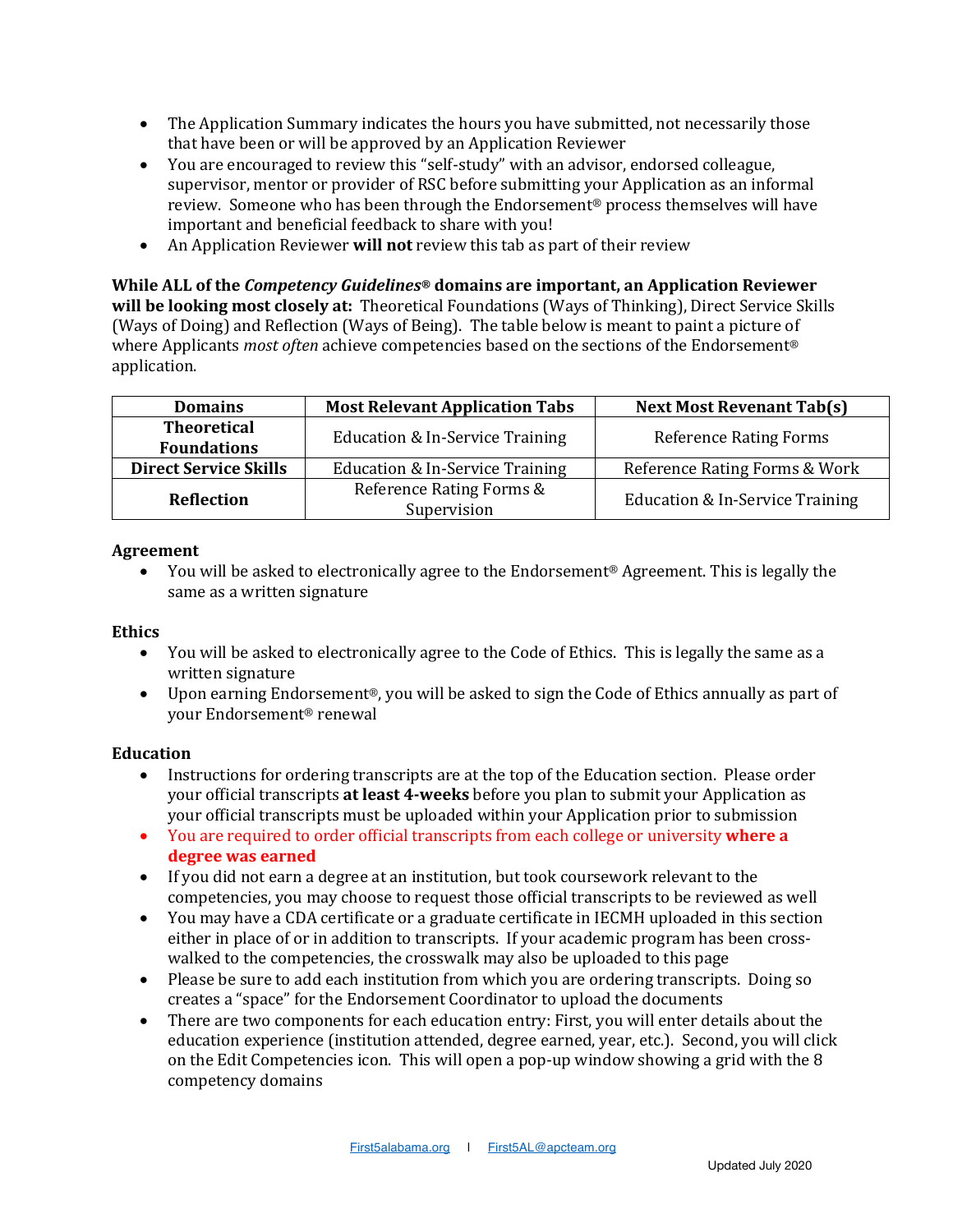- $\circ$  Please select the competencies that you believe were addressed in your coursework. Click on the domain name (e.g., *Theoretical Foundations*) for a drop-down menu of the knowledge/skill areas (e.g., pregnancy & early parenthood; attachment, separation, trauma, & loss; cultural competence). You will be limited to 12 **competencies per transcript**. Please indicate the ones you believe were most thoroughly and adequately covered
- $\circ$  If you earned 2+ degrees at the same institution and your transcripts are combined into one document, you may add that institution twice in 2 entries so that the Administrator can upload your transcripts twice, this will allow you to select the 12 competencies met by the first degree and 12 competencies met by the second degree
- Use the *Competency Guidelines®* to find definitions for each knowledge/skill area at the Endorsement<sup>®</sup> for which you are applying
- If you have had coursework that was specific to IECMH please use the Notes text field within the Education entry
- You may also include training curricula that has been cross-walked with the competencies within the this tab. Examples include Healthy Families America or Pyramid Model. The crosswalk is uploaded here to hold the crosswalk as there is no place to upload a crosswalk within the Training tab of the Application. You DO NOT select competencies within the Education tab. You will also include the crosswalk as a training entry within the Training tab and will select the competencies there
- When an Application Reviewer reviews your Application, they will be looking to see that you have covered a majority of the competency areas found within the *Theoretical* Foundations and *Direct Service Skills* domains through your education and training experiences. A major gap found in one or more of the competencies found within those domains could be reason for deferral

### **Work**

- You will enter as many work entries needed to demonstrate fulfillment of the requirements (i.e. if you meet the requirements in one job experience, you do not need to enter additional entries). If your resume is uploaded within the Details tab of your Application, it will be viewable here for an Application Reviewer to view the full breadth of your experiences
- Be sure to fully describe your work experience(s) as it relates to the requirements found at the top of the page; this may be different from the way it is described on a resume
- The text field has a maximum word count of 250
- It is important to keep in mind that the Application Reviewer may not be familiar with the agency you work for, your specific program, or your region of the state. The better narrative you can provide them with, the more thorough and accurate their Application review can be
- Applicants for IMHM-C and ECMHM-C will include the RSC that they have provided to others. These experiences should also be listed within the Supervision section

### **Leadership**

- IMHM/ECMHM Applicants are expected to demonstrate leadership in the promotion and practice of IECMH
- For IMH Endorsement<sup>®</sup>, practice leader experience must be specific to  $0 3$  year olds
- For ECMH Endorsement<sup>®</sup>, practice leader experience must be specific to 3 up to 6 years old
- Some leadership activities may be demonstrated through paid work experience, however, there is an expectation that some will also be volunteer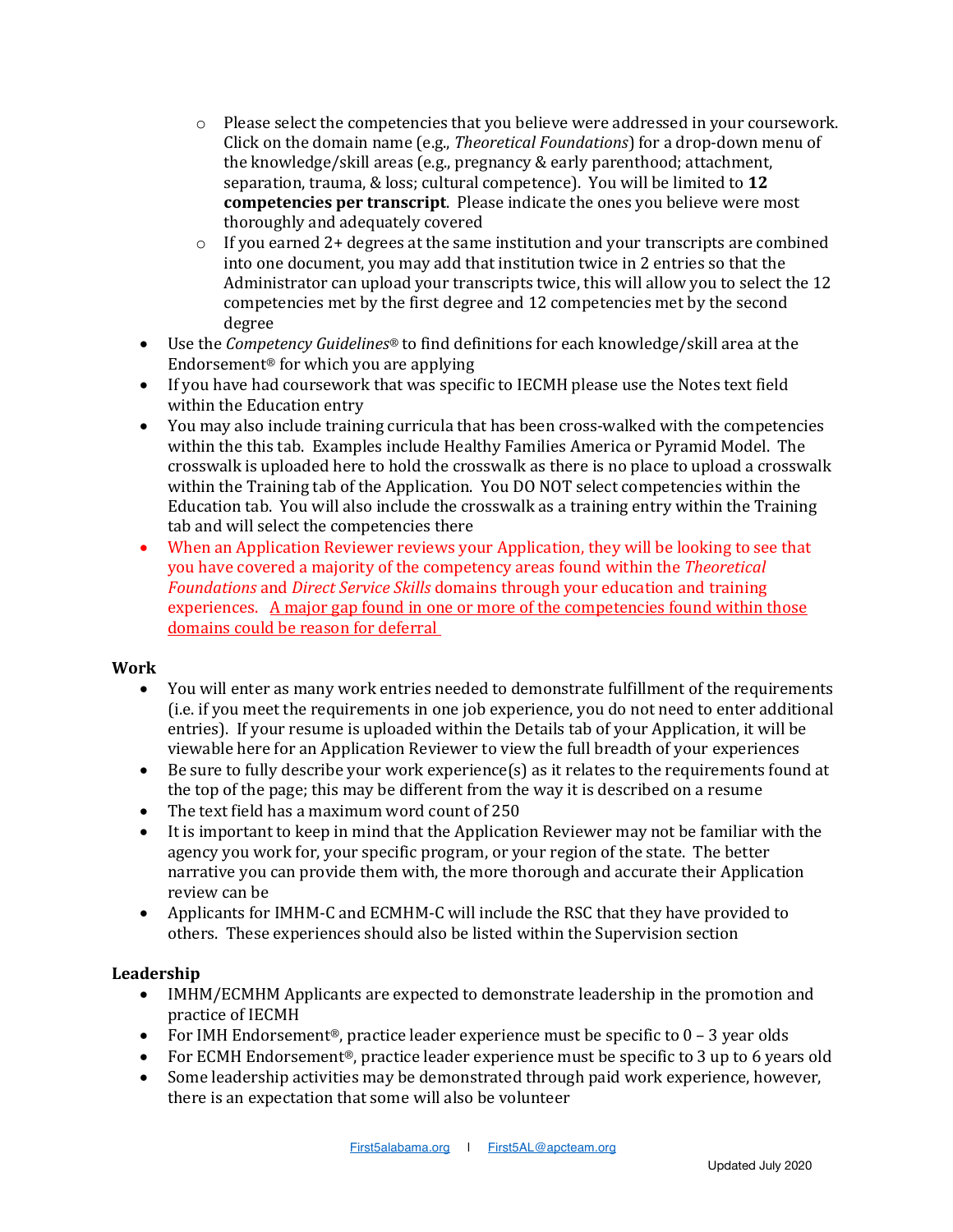- If your resume is uploaded within the Details tab of your Application, it will be viewable here for an Application Reviewer to view the full breadth of your experiences
- If your resume or CV includes a thorough list of your leadership accomplishments specific to IECMH, you can type, "See resume" upon selecting "Add Entry." You do not need to enter each accomplishment individually
- Serving as a provider of RSC should be included within the Supervision tab

### **Training**

- Applicants will include as many hours of relationship-based in-service training and/or continuing education as necessary to document that the competencies (as specified in *Competency Guidelines<sup>®</sup>)* have been met
- For those whose degree is in a field that is unrelated to IECMH, more specialized in-service training may be required to meet the breadth and depth of the competencies
- Training content will include the promotion of social-emotional development and/or the principles of IECMH
- **Minimum 30 clock hours required**
	- Successful Infant/Early Childhood Family Associate (IFA/ECFA) Applications typically include an average of 40 or more hours of specialized training unless the Applicant has completed coursework specific to the *Competency Guidelines<sup>®</sup>*
	- $\degree$  Successful Infant/Early Childhood Family Specialist (IFS/ECFS) Applications typically include an average of 50 or more hours of specialized training unless the Applicant has completed coursework specific to the *Competency Guidelines<sup>®</sup>*
	- $\degree$  Successful Infant/Early Childhood Mental Health Specialist (IMHS/ECMHS) typically include an average of 75 or more hours of specialized training unless the Applicant has completed coursework specific to the *Competency Guidelines®*
	- $\degree$  Successful IMHM/ECMHM Applications typically include an average of 75 or more hours of specialized training unless the Applicant has completed coursework specific to the *Competency Guidelines®*
- ECMH- $E^{\otimes}$  Applicants are expected to demonstrate competence in all of the competencies, specifically those found within the *Theoretical Foundations and Direct Service Skills* domains just as an IMH-E® Applicant would. We believe that knowledge specific to  $0 - 36$  month olds is critical to ECMH-E<sup>®</sup> because we come to understand better the needs of older children when we more fully understand infancy and toddlerhood. This likely means that an ECMH-E<sup>®</sup> Applicant will have attended **more** hours of training than an IMH-E® Applicant as they need to have demonstrated competence prenatal up to  $6$ -years years of age
- You may also include a training entry that has been cross-walked with the competencies. Examples include Healthy Families America or Pyramid Model. Upon entering the crosswalk details into the Education section of your application, you will also add those details here in a new training entry. You will select all of the competency areas that are identified from the crosswalk
- You can include conferences in this section, but keep in mind that only one conference can be counted toward the 30-hour minimum
	- o Conferences, meaning a day or more of keynote speeches and workshops of 90-120 minutes each, provide opportunities to gain knowledge and skill over a range of topics.
	- $\circ$  Applications should include a balance of broader experiences, like conferences, with more intensive trainings that spend 6 or more hours going in depth on one topic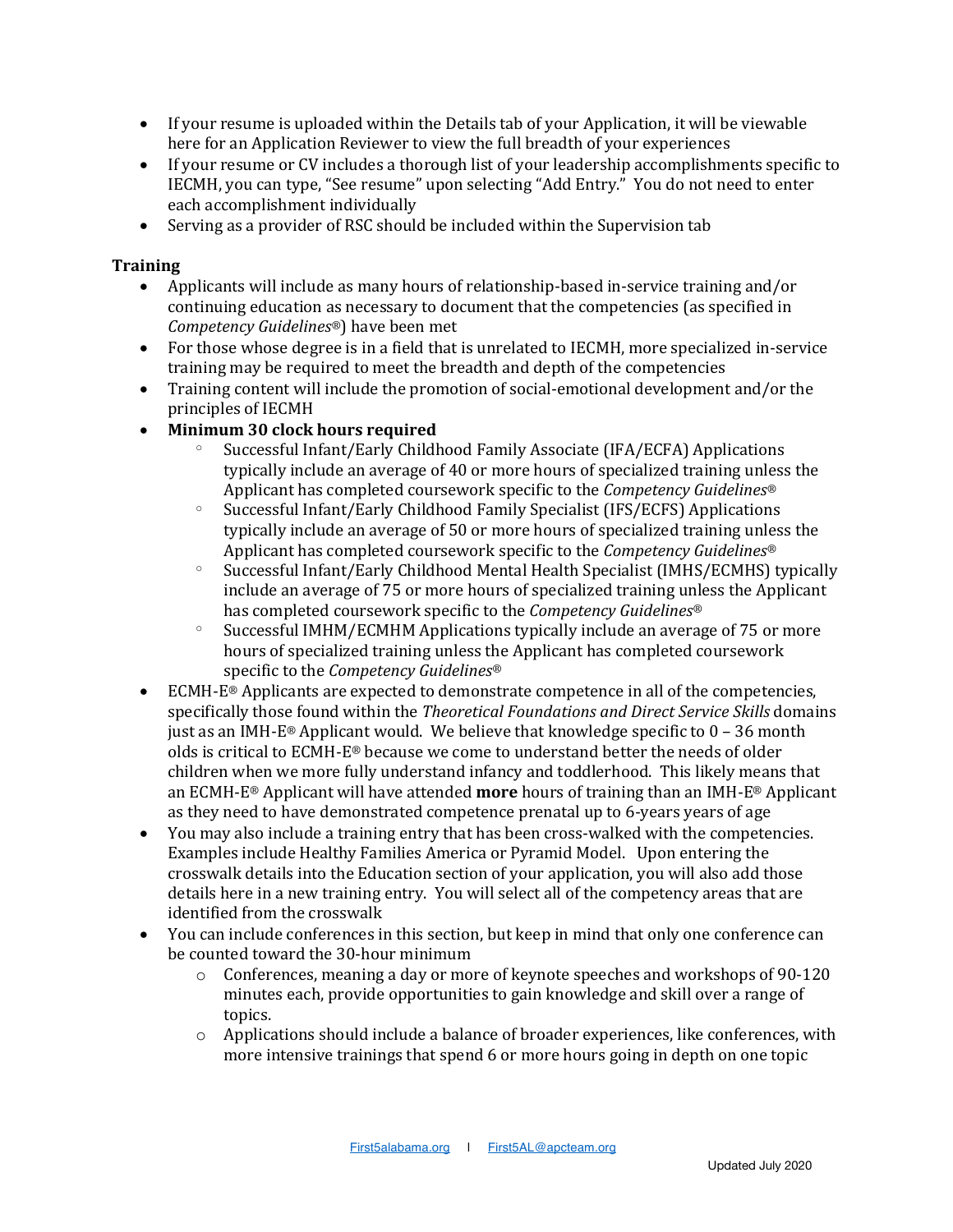- o For conferences, each workshop and relevant competencies should **either** be listed separately, or the Applicant can use the Comments to list out the workshops attended at one conference
- There are two components for each training entered. First, you will enter details about the individual training (training name, number of hours, dates, sponsor, etc.). Second, you will click on the Edit Competencies icon. This will open a pop-up window showing a grid with the 8 competency domains
	- $\circ$  You are asked to indicate which competencies were covered for the training. Click on the domain name (e.g., *Theoretical Foundations*) for a drop-down menu of the knowledge/skill areas (e.g., pregnancy & early parenthood; attachment, separation, trauma, & loss; cultural competence) and select the ones you believe were covered in the training. You can only select once competency area for each hour of training (e.g. 4-hour training would have no more than 4 competencies selected). BE SURE TO SELECT Save BEFORE CLOSING THE POP-UP WINDOW
- Use the *Competency Guidelines*<sup>®</sup> to find definitions for each knowledge/skill area at the Endorsement<sup>®</sup> for which you are applying
- When an Application Reviewer reviews your Application, they will be looking to see that you have covered a majority of the competency areas found within the *Theoretical* Foundations and *Direct Service Skills* domains through your education and training experiences. A major gap found in one or more of the competencies found within those domains could be reason for deferral
	- $\circ$  DC: 0-3R and/or DC: 0 5 training covers a large portion of the disorders of infancy and early childhood competency (not required for IFA/ECFA); if you have not attended this training, it is important that you have attended other trainings that cover this competency area in great detail (for example: trainings on atypical development, fetal alcohol syndrome, autism, sensory integration disorders, insecure attachment, etc.) and/or that you have coursework listed within your transcripts that covers this area
	- $\circ$  In order to demonstrate that competency has been met for screening & assessment, IMH-E® Applicants need to have attended trainings that are specific to tools for  $0 -$ 36 month olds, including, but not limited to: DECA I/T, DECA-C, ASQ 3, ASQ SE 2, MCHAT-R, PEDS, PEDS DM, Denver Developmental Screening Test II, IDA, NCAST, etc.
	- $\circ$  In order to demonstrate that competency has been met for screening & assessment, ECMH-E<sup>®</sup> Applications need to have attended trainings that are specific to tools for 3 up to 6 year olds, including but not limited to: ASQ 3, ASQ SE, DECA-C, PECFAS, the Survey of Well-Being of Young Children, Early Childhood Screening Assessment, Climate of Healthy Interactions for Learning Development (CHILD), etc.
	- $\circ$  Often times, intensive trainings that spend 5-6 hours going in depth on a screening and assessment tool are necessary to document competency in this area. Additionally, IFS/ECFS, IMHS/ECMHS, and IMHM/ECMHM Applicants typically attend more than one screening and assessment training to fully demonstrate that competency has been met in this area or they have coursework listed within their transcripts that covers this competency
	- $\circ$  For IMHS/ECMHS and IMHM/ECMHM Applicants, training on adult screening & assessment tools can help lead to competency in screening and assessment as well
	- $\circ$  In order to demonstrate that competency has been met for Observation & Listening, IFS/ECFS, IMHS/ECMHS, and IMHM/ECMHM Applicants are encouraged to attend training(s) on an observation tool, such as the Massie Campbell or PICCOLO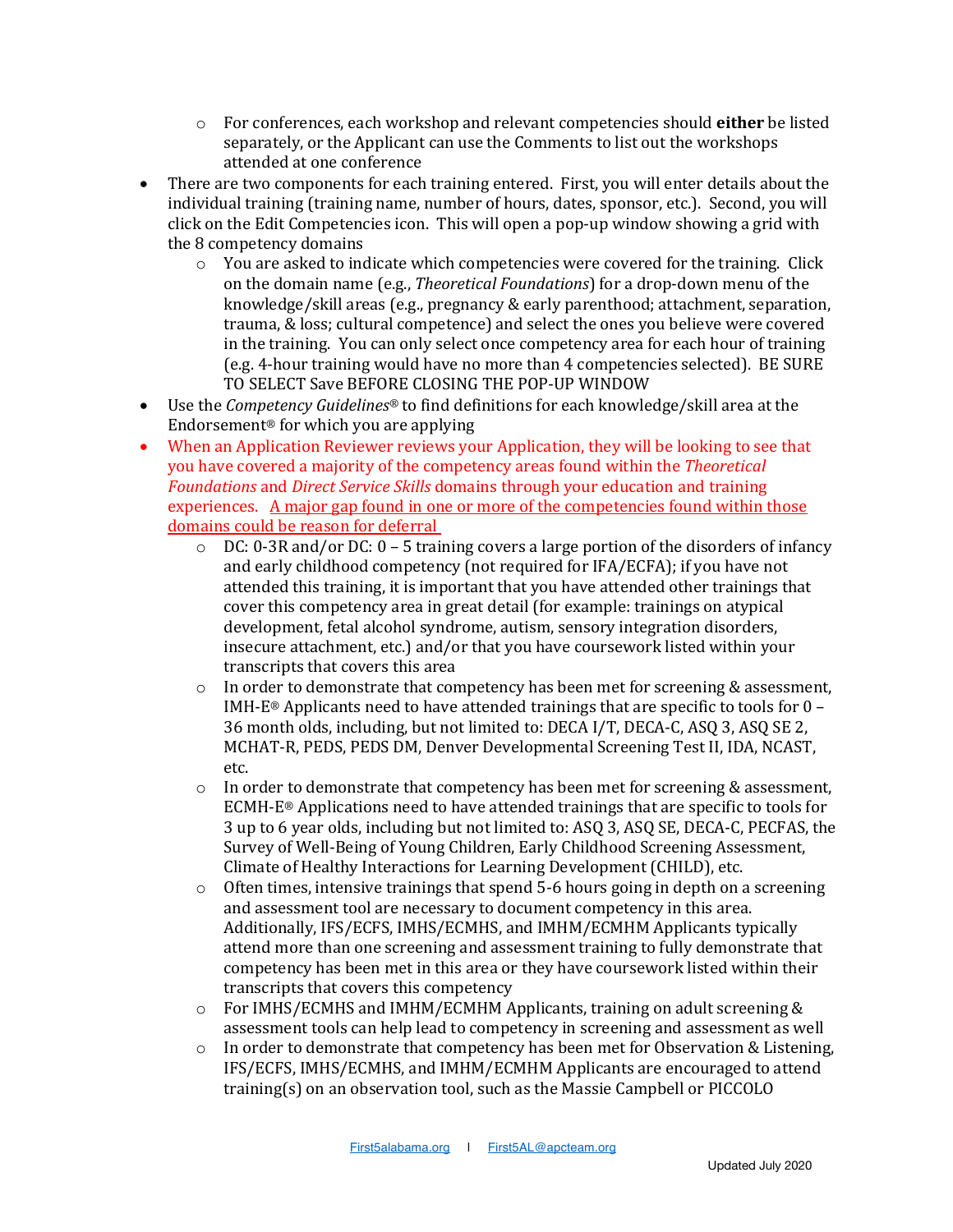$\circ$  Applicants for IMHM-C and ECMHM-C must include a minimum of 15 hours of didactic training about the provision of RSC

### **Supervision**

- Required for IFS, ECFS, IMHS, ECMHS, IMHM-C, & ECMHM-C. Optional for others
- List all relevant RSC experiences that you have participated in along with a description of each
	- $\circ$  Is the provider of RSC endorsed at the appropriate category of Endorsement<sup>®</sup>? If not, has the association vetted the provider as qualified?
	- $\circ$  Do the total number of hours meet the minimum required?
	- $\circ$  Were the minimum number of hours accrued over a period of time that was at least 12-months and not more than 24-months?
	- $\circ$  Were the hours accrued while providing qualifying work experience?
- Applicants for IMHM-C and ECMHM-C will also list people/groups for whom they have provided RSC. These experiences should also be listed within the Work section

### **References**

- We encourage you to download, print, and review a hardcopy of the reference rating form, specific to your category of Endorsement®, before asking reference raters to complete these on your behalf. Additionally, it is valuable to share the reference rating form with your reference raters before you ask them if they are willing to be a reference on your behalf. You can find the forms here: https://www.allianceaimh.org/endorsement-requirementsguidelines
- A total of three professional reference ratings are required. The requirements for who needs to complete a reference rating for your category of Endorsement® will be found at the top of the page. At least one must come from an individual who meets Endorsement® requirements as an IFS/ECFS, IMHS/ECMHS, IMHM/ECMHM OR is familiar with the *Competency Guidelines<sup>®</sup>* and vetted as approved by the association
- Please use a personal email address for your reference raters so that the email is not blocked. Once you have entered the required information for the reference raters, you will select "Save." When you are ready to have the reference form sent to the reference raters, you will select "Send." You cannot go back and change an entry upon selecting "Send"
- The raters will receive an email from EASy with a link to complete the reference rating form in a secure, on-line format. There are no paper forms to fill out or mail. Tell your reference raters that the email will say that it is from "EASy server." It will not say that it is from the association
- For each reference, you will be asked whether or not you waive your access to the completed form. Some reference raters will only agree to complete the form if they know the Applicant has waived this right and therefore their ratings are confidential
- Please do not complete this section TOO early in the process. You want to ensure that your reference raters know you well enough to complete the form. Also, reference rating forms are only valid for one year from the date completed
- Once the reference has been complete, you will see an indication that it has been received even though you cannot read the form itself

#### **Submitting the Application**

• Once you are satisfied that you have entered all your relevant experience, all three of your references have been completed, all of your transcripts have been uploaded and your association membership is up-to-date, click the Submit button on your Dashboard; the